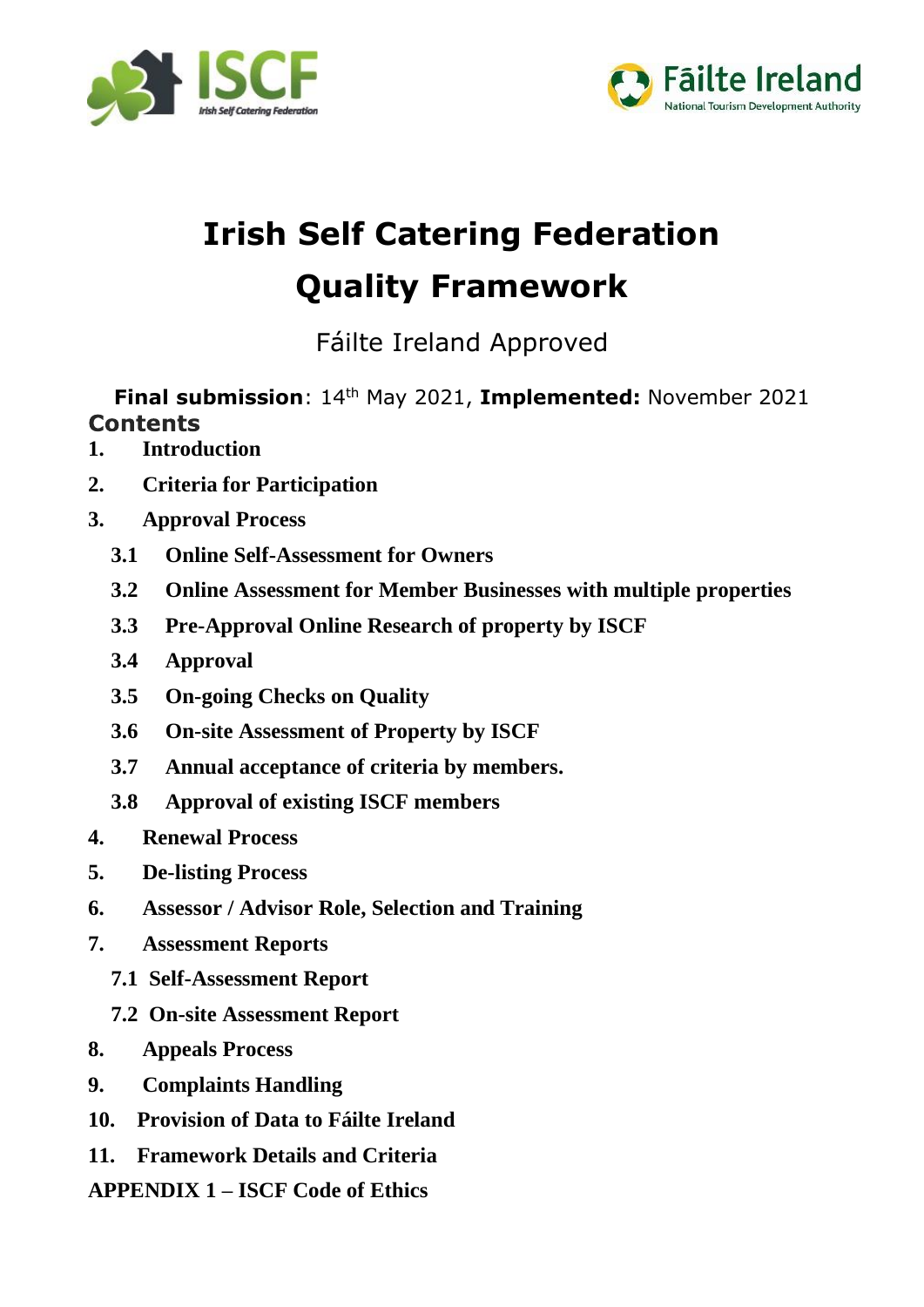#### **1. Introduction**

The self catering product is an essential part of the accommodation offering for Irish tourism. The Irish Self Catering Federation is the sole representative and lobbying body for owners of self catering properties in Ireland, recognised as such by consultative bodies, local and central government and every leading tourism group. Our aim is to promote and defend the interests of owners giving voice to issues affecting our sector.

The Irish Self Catering Federation (ISCF) has over 100 members who represent some 5,000 holiday homes in Ireland. The overall sector employs 7,000 people both on a full time and seasonal basis throughout Ireland.

Our vision is to increase national and international consumer awareness of the range, quality and value of the Irish self catering sector throughout Ireland while pushing for equal representation and exposure for self catering within the tourism industry.

The ISCF is not a marketing body, rather the Federation represents the views and issues which effect the operation of self catering accommodation in Ireland. It is an owners 'network, run by owners. The aim of the ISCF is to recruit all operators under one umbrella body, who agree to a code of ethics and legislative requirements and commit to a consistent approach to quality within the products they offer. The objective is to provide reassurance for visitors whenever they choose self catering accommodation that they have chosen quality accommodation and can expect to receive excellent service during their stay. This reassurance will also be provided to tour operators and Tourism Ireland markets when referring to the [www.letsgoselfcatering.ie](http://www.letsgoselfcatering.ie/) website.

The ISCF Quality Framework is to be introduced to target self catering operators which work outside the current approval systems and who have recently entered the self catering market via a range of online platforms.

#### **Criteria for Membership of ISCF**

All ISCF members must agree to the membership criteria as set out in ISCF Memo and Articles of Association. Members of ISCF agree to adhere to the ISCF Quality Framework as outlined in this document, which has been mandated by members at the 2021 AGM.

This includes a requirement to comply with the legislative requirements of providing accommodation in Ireland:

- · Building Regulations
- · Fire Safety Regulations
- Planning Regulations

It also requires that members comply with ISCF's quality, standards and service criteria, comply with the ISCF Code of Ethics (Appendix 1 of this document) and have public liability insurance.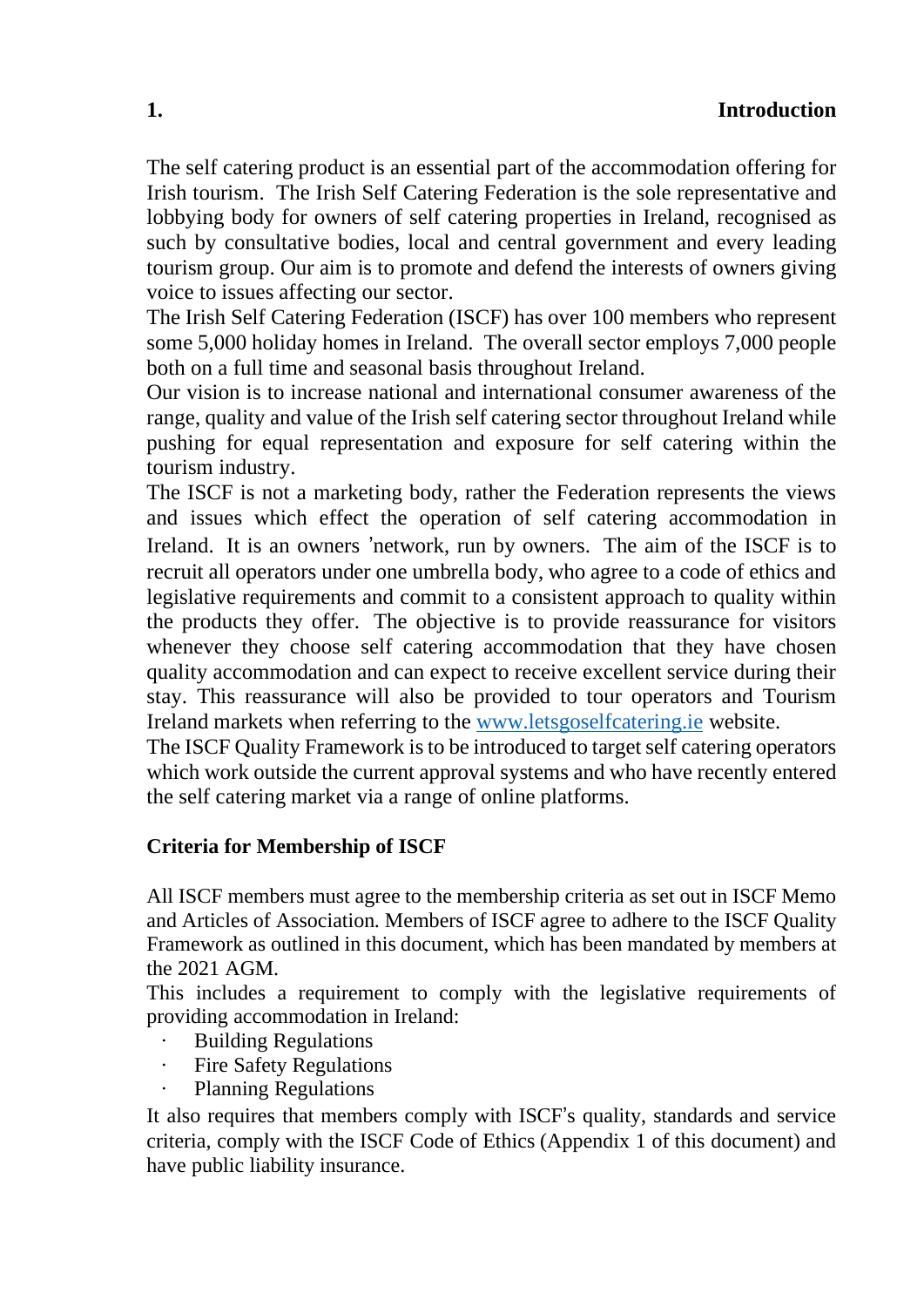#### **Why establish an ISCF Quality Framework?**

The role of the ISCF includes a desire to improve and maintain the standards, quality and service provided by self catering operators in the wider self catering sector.

The ISCF is committed to improving standards of quality and service within the self catering sector, and has identified Fáilte Ireland's Third Party Framework approach as a vehicle to support this.

As we start 2021, ISCF's aim is to broaden its membership taking in those outside the existing approval systems already provided by Fáilte Ireland. The ISCF Quality Framework is intended to embrace those existing approval systems to ensure the highest standards of facilities and Health and Safety measures, excellent levels of hospitality and service starting with a warm welcome to provide a great guest experience.

#### **What is the role of the ISCF within its Quality Framework?**

The ISCF undertakes to:

- · Ensure compliance with the criteria outlined in this document
- · Provide advice and support to owners on continuing quality improvement
- Seek annual acceptance of the criteria by owners
- · Visit 20% of Quality Framework members annually to assess against the Quality Framework criteria and provide advice and assistance where required

#### **The Main Features of the ISCF Quality Framework are:**

- Initial online Self-Assessment by self catering operators which will require a self declaration of compliance with Statutory requirements such as Fire Safety
- · Pre-Assessment online research of quality, standards and reviews by ISCF
- · Annual acceptance of criteria by members
- · Support from ISCF on quality and health and safety requirements
- · Ongoing assessment via major online review sites, general reviews
- · Complaints handling
- · Regular internal Quality Assurance reviews and visits to ensure consistence of process and adherence to the criteria.

#### 2. Criteria for Participation

Membership of the ISCF is diverse, and we welcome all self catering operators irrespective of the number of properties that they have, the region in which they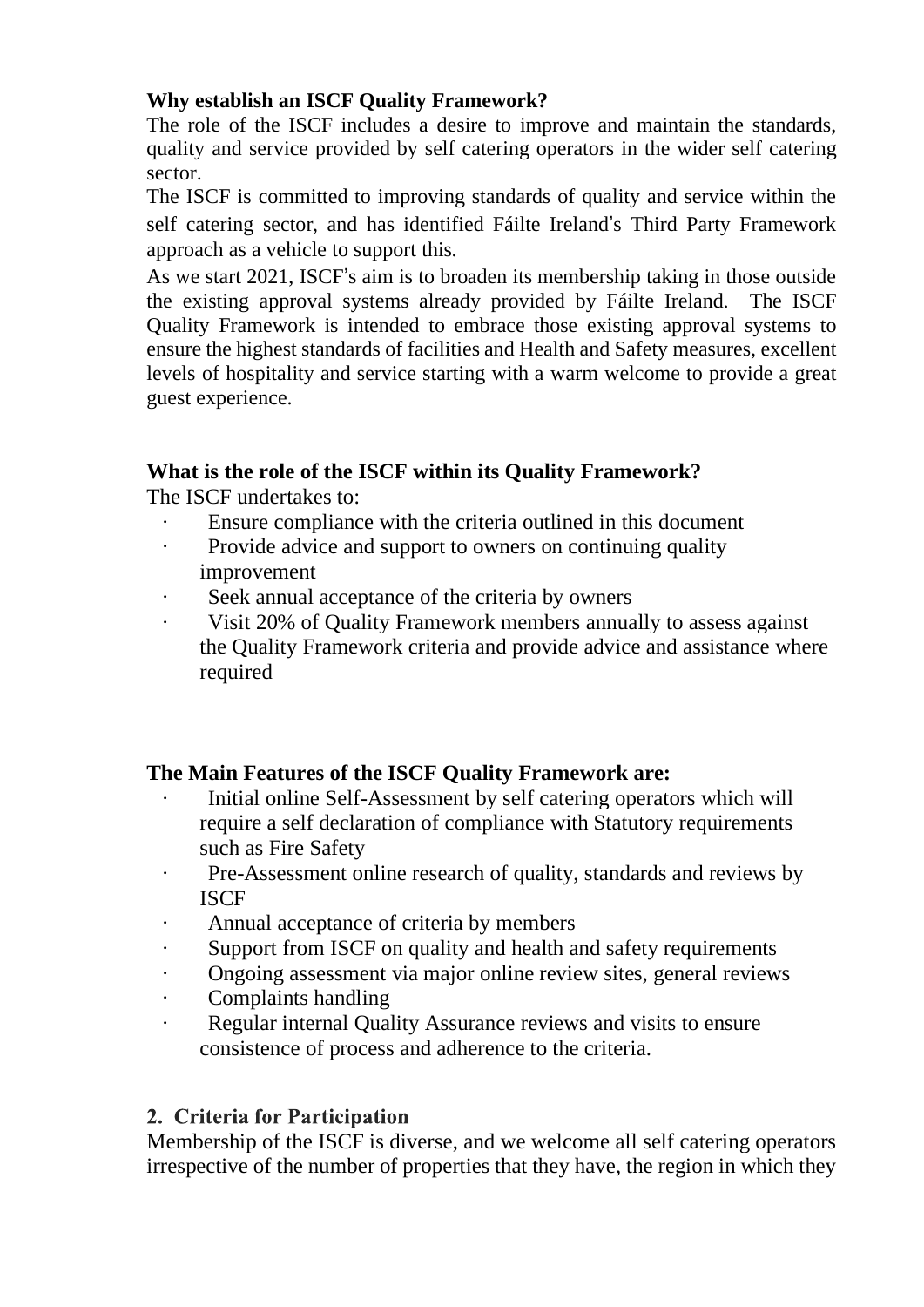are based and the type of self catering accommodation they offer (apartment, cottage, house, etc).

In order to participate in the ISCF Quality Framework, the business must be a member of the Irish Self Catering Federation.

All ISCF members must agree to the membership criteria as set out in ISCF Memo and Articles of Association, in addition to the following:

- · All self catering owners and operators must also agree to comply with the ISCF Code of Ethics.
- · They must also comply with the legislative requirements of providing accommodation in Ireland:
	- · Building Regulations
	- · Fire Safety Regulations
	- · Planning Regulations
- · All members must comply with ISCF's quality, standards and service criteria
- All members must have public liability insurance.

Compliance with each of the above will be verified as part of the Approval Process

#### **3.** Approval Process

As previously outlined, participation in the ISCF Quality Framework will be a requirement of all members of the ISCF.

The approval process will include:

- · Initial response to enquiry from a prospective new member/existing member to join the Framework by the ISCF
- · Pre-Assessment online research of quality, standards and reviews by ISCF of the property
- · Acceptance by ISCF that the property owner/manager should proceed to Online Assessment
- · If the applicant is a business operating as Manager of multiple properties on behalf of owners an arrangement will be made for an ISCF Assessor to visit the business if necessary. See section 3.2 for additional details for Business members with multiple properties.
- · If the applicant is an Owner of multiple properties registered as a Business they may choose to complete an Online Assessment as an owner for each property, or as a Business for Multiple properties. See section 3.2 for additional details for multiple properties.
- · ISCF will provide ongoing assessment of member properties via major online review sites, general reviews, regular internal Quality Assurance reviews and visits to ensure consistence of process and adherence to the criteria
- · Annual acceptance of criteria by members
- · Agreement by members to an on-site assessment within a 2 year period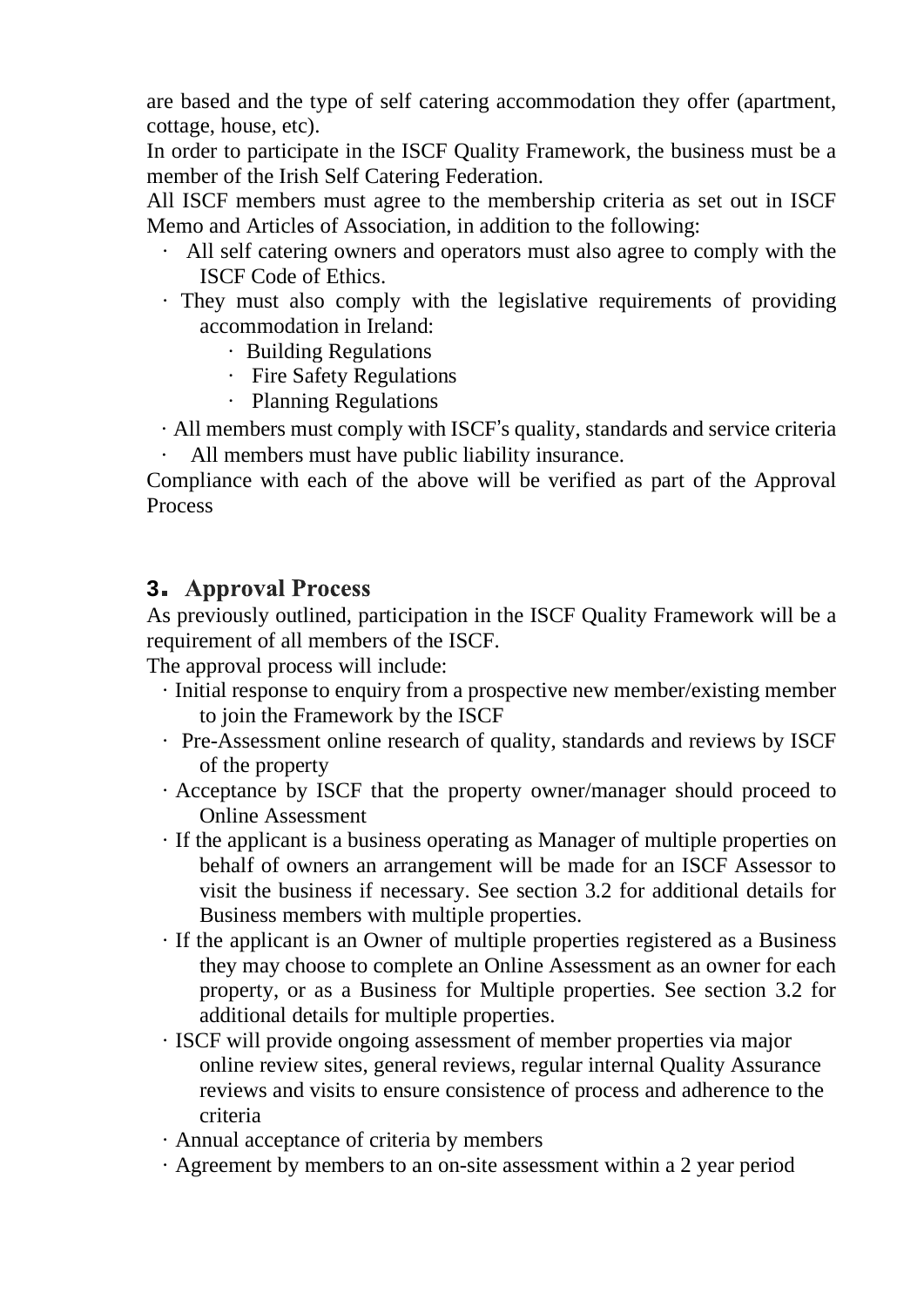· Agreement by members to an Assessor's visit in the event of a serious breach of the Code of Ethics and standards.

Any issues that arise during the completion of the Online Assessment will be dealt with by the administration office of the ISCF.

All issues will be recorded in a QA system set up by the ISCF to contain information relating to all matters of the ISCF QA Framework.

When the ISCF is satisfied that the owner or business property/ies meets the stated criteria of the Quality Framework they will be accepted as a member of the ISCF and included in the Quality Framework. The member will receive the QA ISCF Quality Mark and a certificate to declare the member is part of the QA Framework and may upload their property on the [www.letsgoselfcatering.ie](http://www.letsgoselfcatering.ie/) website.



For those properties new to the market with little or no reviews, the ISCF undertakes to give advice to the owner and assist in their completion of the Framework application.

All Operators must accept that they may be chosen for onsite assessment within 2 years. Some of these assessments may be completed by Fáilte Ireland assessors, using ISCF Quality Framework criteria.

#### **3.1 Online Self-Assessment for Owners**

As part of their application by a self catering Owner for membership of the Irish Self Catering Federation, the Member will be asked to complete an initial selfassessment to ensure that they comply with the overall criteria for the Quality Assurance Framework as outlined in this document.

The link to the online self-assessment form will be provided by email to the Member.

Online Self Assessment form for Owners not registered as a business i.e. individual properties

Click here to see the online form the member is required to [complete.](https://forms.office.com/Pages/ResponsePage.aspx?id=iavwTg3xtEOhJzGspQORXYPN-lyzuExIhLLFnmXn851UMFo0M1M0UEZQMVdBQlM5VUI1NUtVV1JMMi4u)

#### **Form is to be completed by businesses with 8 or more units or Management Agents in 3.2 below**

On completion, the Owner will submit the form to the ISCF who will review the form to ensure that all mandatory criteria are complied with. Should there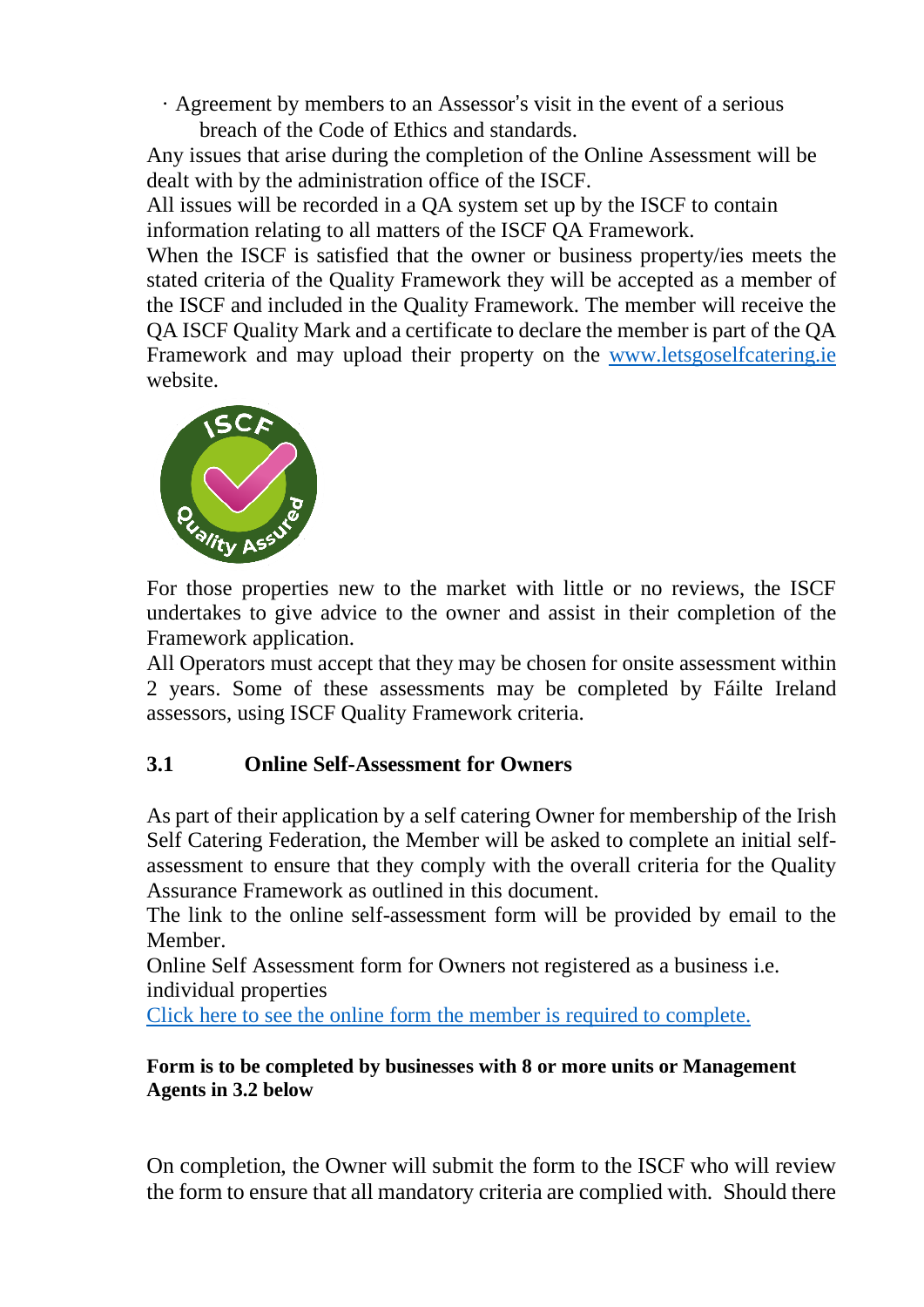|           |     | be any questions with a No answer, the ISCF will contact the owner to |     |       |
|-----------|-----|-----------------------------------------------------------------------|-----|-------|
| determine | the | reason                                                                | for | this. |

The Owner will receive an automated email to confirm that their application has been submitted

The applicant will receive feedback on their QA Framework application within 5 working days either to confirm that they have been successful or to outline any issues that need to be addressed.

The forms submitted will be held on the ISCF server. All reports can be exported into excel format, giving all of the details of the owner applications and results, which can be easily filtered to give relevant data. In addition this will also contain information on the frequency of online and telephone assessments/advice by the ISCF; frequency of visits by ISCF assessors; complaints and outcome.

A copy of the data submitted can be provided to the Operator if required at any stage.

## **3.2 Online Assessment for Member Businesses with multiple properties**

A business who acts as a Manager and Booking Agent for multiple properties, and that business being a member of the ISCF, will be deemed responsible for ensuring the quality of all their properties which are eligible to display the ISCF Quality mark and adherence to the requirements of the ISCF QA Framework at all times. The Manager of the Business will be required to complete an online Business Self-Assessment, as a declaration of compliance.

Form is to be completed by businesses with 8 or more units being managed

In order for that business to be approved under the ISCF QA Framework, 10% of their properties must be assessed as part of an initial Assessor's on-site visit, unless more than 10% of the property portfolio of that member have been approved or registered with Fáilte Ireland.

The Manager acting for multiple properties who fulfils the criteria of 10% Fáilte Ireland approval / registration will be asked to complete one Online Assessment and provide details of the their in-house quality checks.

Once a minimum of 10 % of the properties have been assessed or fulfil the FI percentage and are deemed acceptable in terms of the requirements of the ISCF Quality Framework, the framework may be applied to all properties which are part of the Manager's portfolio of properties. The Business will be informed that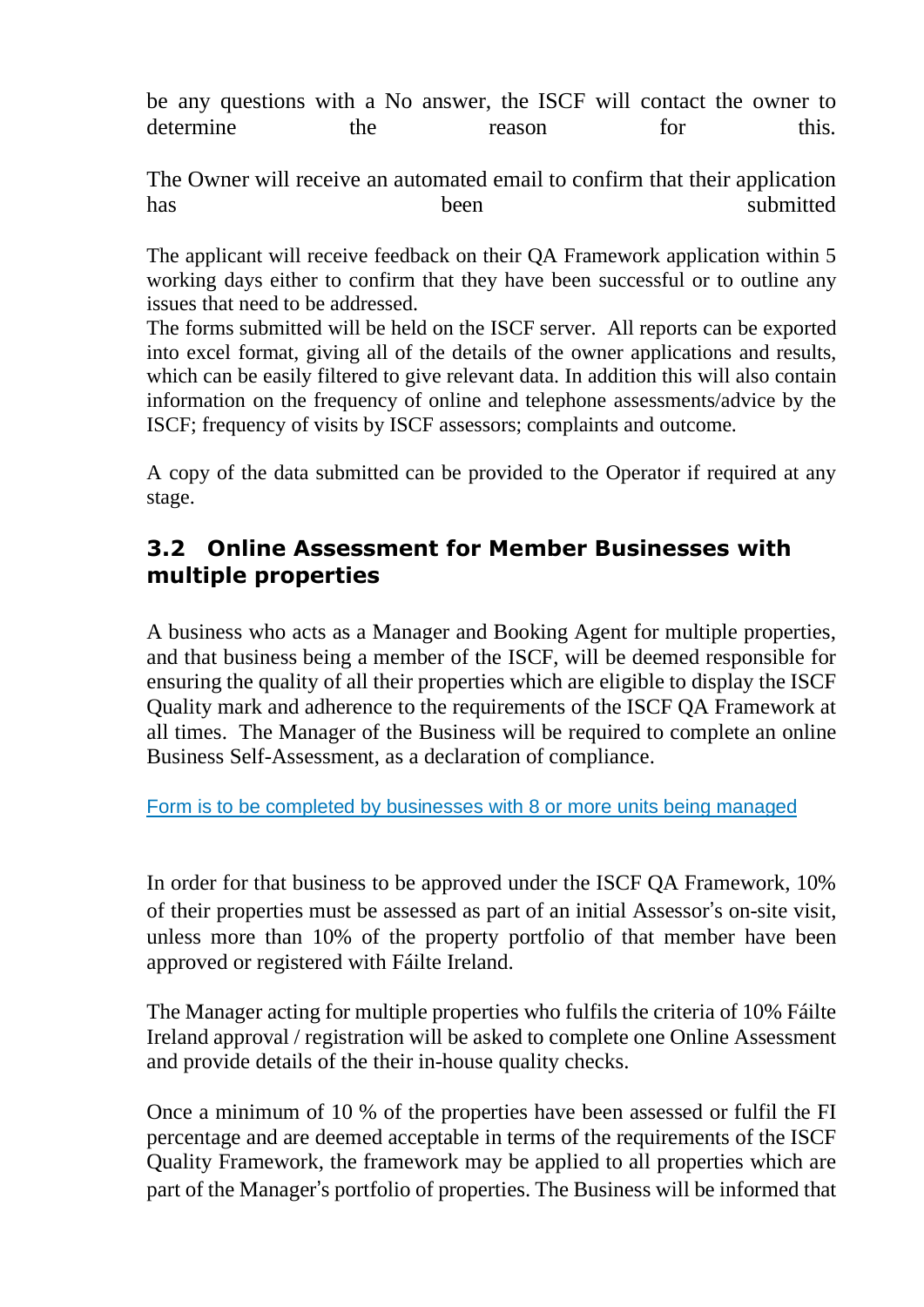this accreditation can only be displayed / used when the property is booked by the customer through the Business Member's platform.

The ISCF Quality Framework logo will only be provided to the member, and not to the individual properties within the group.

A business which acts as manager for multiple properties, will be required to show in addition to quality checks that they have the following in place before they will be approved as a member of the ISCF QA Framework:

· Formal complaint handling process

· Updated list of properties to which the ISFC QA Framework approval will apply

· A process by which properties which leave their group will be asked to remove any references to the ISCF QA Framework approval.

ISCF reserves the right to remove the QA Framework approval and logo from properties / businesses which do not comply.

#### $3.3<sup>°</sup>$ **Pre-Approval Online Research of property by ISCF**

The QA Framework Co-ordinator or an assigned individual will then seek reviews from a number of sources to determine the suitability and quality of the Operator's property. These will include:

- · Requesting reviews from the self catering Operator
- · Reviewing online customer review websites which include (but are not limited to) TripAdvisor, Booking.com, AirBnB, etc
- · Reviewing records of complaints which required action by the ISCF.

We acknowledge that reviews are subjective, and that even properties providing an excellent product may occasionally receive negative reviews, however we will require that properties approved under the ISCF Quality Framework receive positive feedback on at least 80% of their reviews. Note: this step will be completed by a limited number of individuals to allow for a consistent approach.

#### **3.4 Approval**

Properties which are considered of appropriate quality (as outlined above) will be deemed approved under the ISCF Quality Framework.

These properties will receive the following:

- · An email confirming their approval under the ISCF Quality Framework
- · A Logo / digital mark which they can use on their marketing collateral to promote their approval
- · An opportunity to become listed on [www.letsgoselfcatering.ie](http://www.letsgoselfcatering.ie/) and highlighted as Quality Assured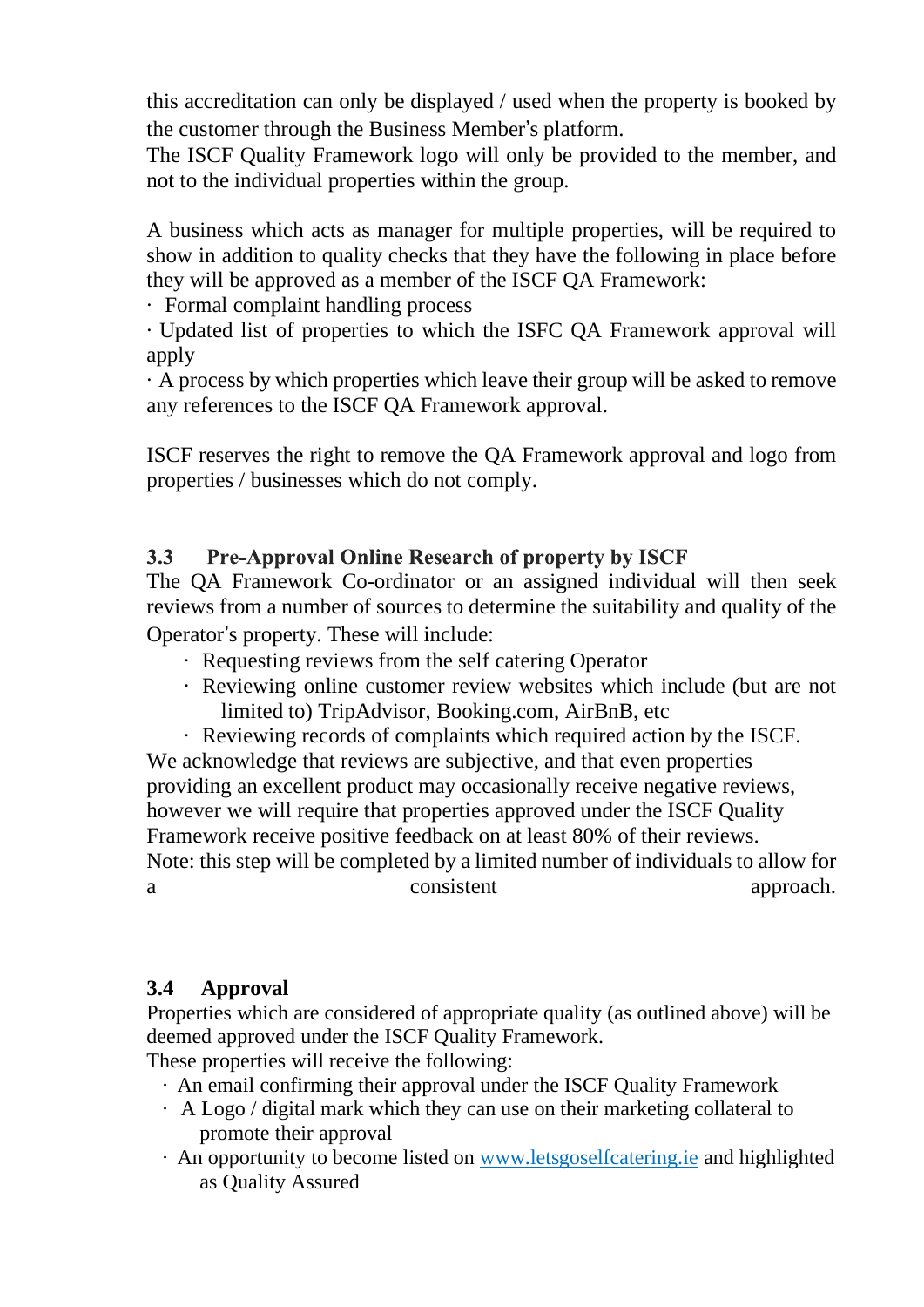· Details of how to request a listing on the Discover Ireland website (if one is not already in place)

Note: businesses that are Fáilte Ireland approved can choose to appear as such on the DiscoverIreland.ie website.

# **3.5 On-going Checks on Quality**

In order to ensure the quality of properties under the ISCF Quality Framework is maintained, the Quality Framework Co-ordinator will ensure that online feedback is reviewed quarterly by ISCF Administration and that properties receiving consistent negative feedback are included in the next scheduled onsite assessments.

# **3.6 On-site Assessment of Property by ISCF**

All members will receive an on-site assessment visit within 2 years of joining the ISCF Quality Framework during which they will be assessed to ensure compliance with all mandatory aspects of the criteria. Please see the Assessment Report / Criteria within this document for further details. A panel of assessors contracted by the ISCF will complete the visits to 20% of members each calendar year.

In order to maintain quality standards and to ensure compliance, we propose to complete an on-site assessment at least every 4 years, and more frequently should serious complaints be received or those that relate to health, safety and legislative compliance issues.

Where there are issues or areas for improvement observed during the onsite visit, the Assessor will agree an appropriate completion date with the Operator.

### **3.7 Annual acceptance of criteria by members.**

All members of ISCF and therefore participants in the ISCF Quality Framework will be required to accept the criteria (which may include updates) annually.

Please see section 4 of this document, Renewal Process, for further details.

### **3.8 Approval of existing ISCF members**

There are currently 130 ISCF members, of which approximately 40% are approved or registered under Fáilte Ireland Quality Assurance Schemes (as at January 2021). We propose that the following application process will be required for the remaining 60% members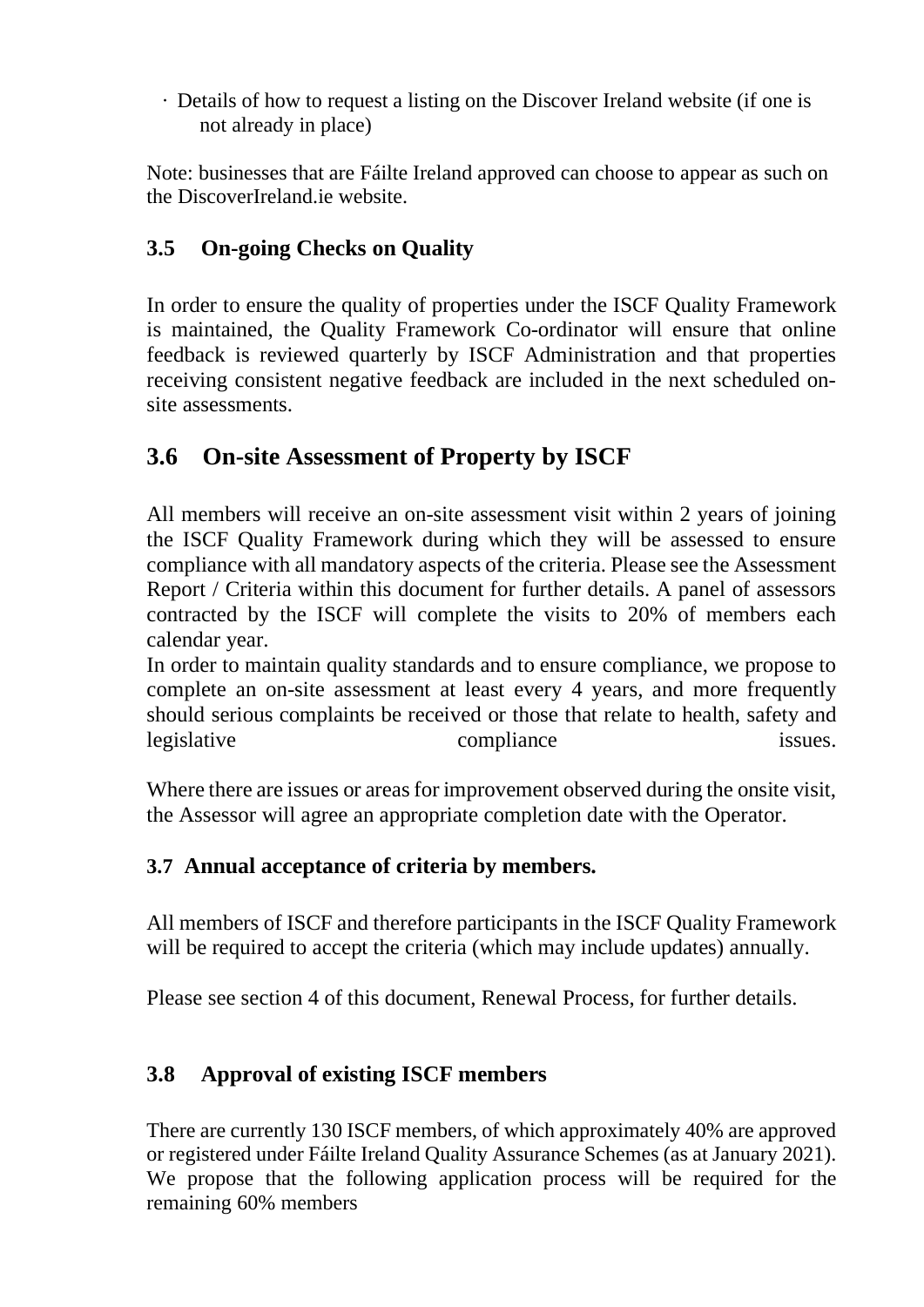- · Email to be sent to all members requesting they complete the self-assessment form and return it to the ISCF Quality Framework Co-ordinator.
- · Email should also remind all members that they must have all statutory requirements in place.

All Operators must accept that they may be chosen for onsite assessment within 2 years. Some of these assessments may be completed by Fáilte Ireland assessors, using ISCF Quality Framework criteria.

#### $\mathbf{4}$ . **Renewal Process**

All ISCF Members will be required to confirm their acceptance of the Quality Framework criteria (including changes, where relevant) and their participation within the scheme each year. This will be included in the ISCF Membership renewal process.

#### **De-listing Process 5**

As outlined in section 4 of this document, all ISCF Members will be required to confirm their acceptance of the Quality Framework criteria and their participation within the scheme each year.

If a member does not accept the criteria and / or their participation within the scheme in any given year the reasons for this will be discussed with the member and escalated to the Executive Council for review. e.g. If the reasons are not deemed acceptable, i.e. the member is just dismissing the need for being part of the Quality Framework, the member will be denied renewal of membership of the ISCF.

If the member does not agree to participate in the Quality Framework, the following actions must be taken:

- \* The member will be requested to remove the ISCF membership logo from any marketing collateral
- \* The listing, if any, on the Letsgoselfcatering.ie website will be removed
- \* The property will be removed from the QA Framework members 'list.

### **6.** Assessor / Advisor Role, Selection and Training

Jacinta Doolan, (Council ISCF) as a Director of Trident Holiday Homes, acted as exclusive Irish agent to Country Holidays Ltd., a UK based cottage Holiday Company from 1992 to 2018. During that time, Trident recruited and inspected 900 properties (now 450) to Visit Britain standards for Country Holidays Irish cottage portfolio marketed in GB. Country Holidays has been the subject of merger and acquisition during the last 25 years. Owned by Cendant Corporation, Wyndham Worldwide and currently by Platinum investments in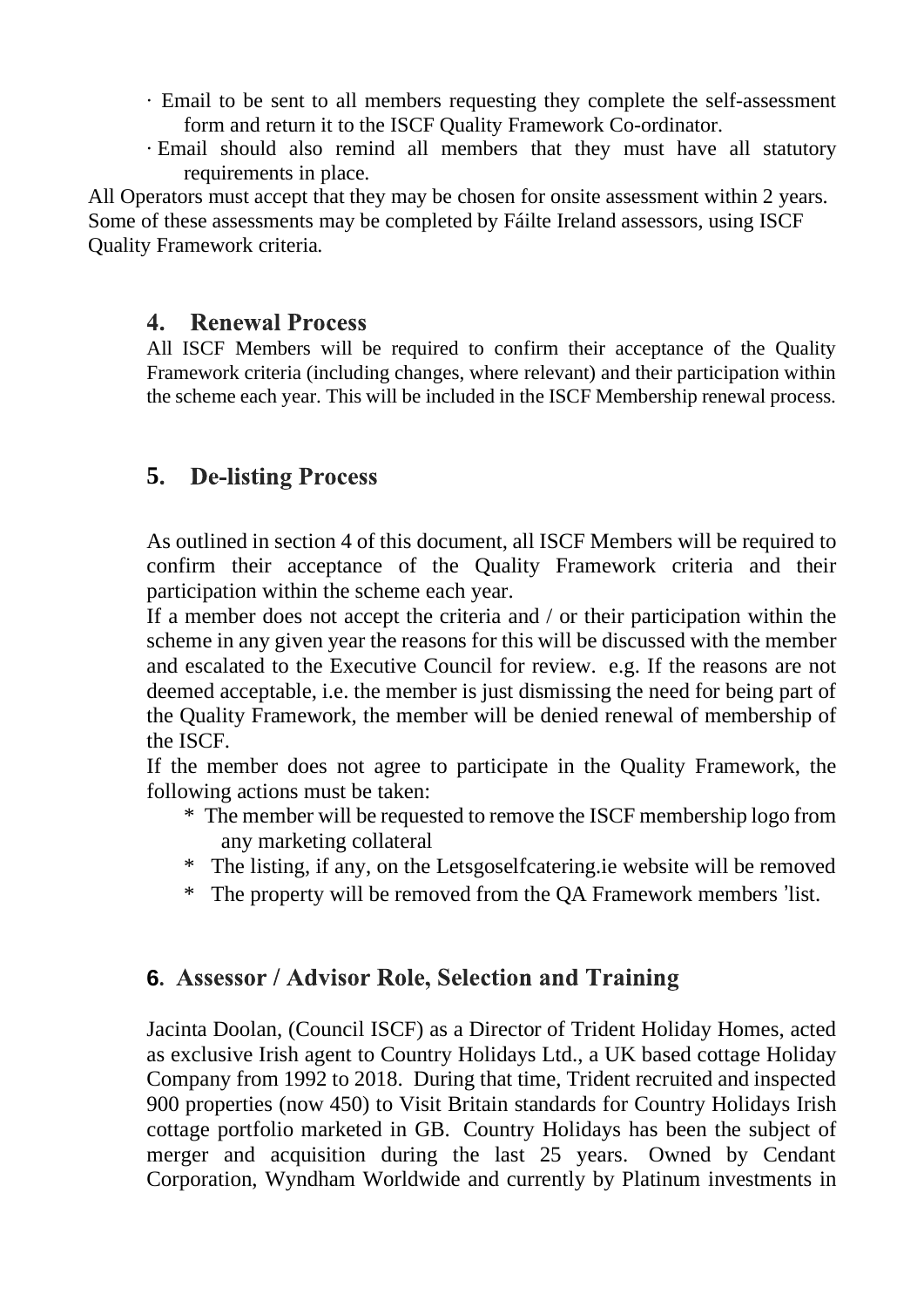the US it trades as cottages.com. In 2020 cottages.com discontinued its programme in Ireland.

It will not be possible to have a full-time dedicated team of assessors / advisors given the current structure of the Irish Self Catering Federation. However, a small team of individuals will support the evaluation of online self-assessments on a part-time basis particularly when there is a large volume of applications to be evaluated. They will work in various regions to cut down on travel and to be readily available. The Assessments will only take place outside June/July and August unless deemed necessary.

These Assessors will carry out on-site audits of 20% of all members of the ISCF QA Framework annually. The work will be on contract and they will also be available to make a visit should the ISCF see the need to do so, in the event of a serious complaint for example. A separate form for complaints handling is here. Assessors will be briefed as appropriate based on the details as outlined in the Assessor Guidelines document. Briefings will take place on appointment to their role or prior to completion of the QA Framework related activity. Training in the ISCF Quality Framework will initially be given by Jacinta Doolan, who led the development on behalf of the ISCF.

# **7.** Assessment Reports

#### **7.1 Self-Assessment Report**

As outlined in section 3.1 of this document, an online form will be used for the self-assessment form.

On completion of the form, the applicant will get a confirmation email that their application has been received and they will get a confirmation by email of its success within 3 working days. The owner will also get an ISCF QA sticker for the property and a certificate for display in the property, denoting that they are part of the ISCF QA.

#### **7.2 On-site Assessment Report**

Using the Irish Self Catering Federation (ISCF) criteria set down for the Quality Framework, the Assessor will carry out an audit of the property to ensure the self -assessment completed in the first instance by the Owner / Manager is a true and honest depiction of the property.

Using this [online](https://forms.office.com/r/Z7sDDyx8Pq) form, the Assessment will focus on each of the minimum requirements at the time of the visit - Overall impression, cleanliness and housekeeping, condition of fixtures, fittings, soft furnishings in each room,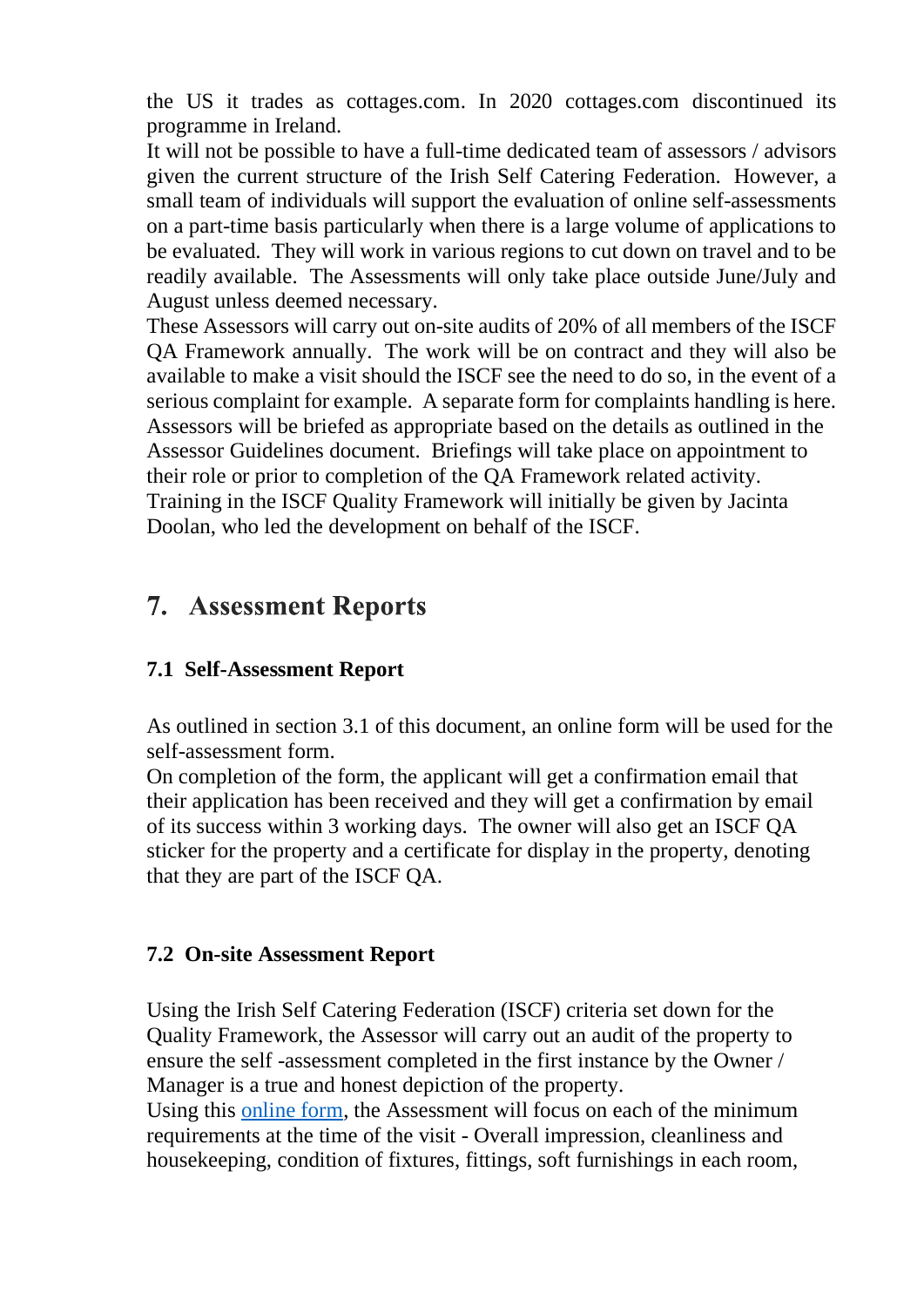health and safety audit, welcome for guests pre and post departure and during their stay.

The Assessor will be determining whether the property as presented under each heading/area is 'Acceptable 'or 'Not Acceptable', with a provision for comment as to what can be done to render any unacceptable area, acceptable. The 'ISCF Assessment Criteria 'have been developed to both guide the Assessor through the on-site assessment and act as an Assessment report. Each point will be marked as 'Acceptable 'or 'Action Required'. At the bottom of each section, there is a comment box where the Assessor will elaborate on what the action is, and what the outcome with the owner was. An estimated date for the completion of the action will be inserted.

Should the Action refer to non-compliance with statutory regulations or is as a result of the Assessor not being satisfied with health and safety measures in place (a layman's view), a decision will be made as to whether the property should have its QA mark removed if the action required takes longer than 4weeks. This will be reviewed on a case by case basis.

#### 8. **Appeals Process**

We will request that anyone appealing our decision with regard to any assessment submits their appeal in writing to [info@iscf.ie.](mailto:info@iscf.ie) The appeal will then be reviewed by the QA Framework Co-ordinator. Details of all actions / communications related to the Appeal will be recorded and stored in the master file secured on the ISCF server.

Depending on the nature of the appeal, action taken may include one or more of the following:

- · A phone call with the Owner / Agent to discuss the details of their selfassessment
- · An on-site visit
- · A second on-site visit completed by a different assessor
- · A review of the case with the member of the Executive Council with nominated responsibility for the QA Framework.

We will endeavour to conclude the appeals process within 10 working days of receipt of the appeal.

# **9. Complaints Handling**

The Irish Self Catering Federation (ISCF) Quality Framework is designed to reassure guests that the property they have booked meets the ISCF quality and service standards and ISCF Code of Ethics.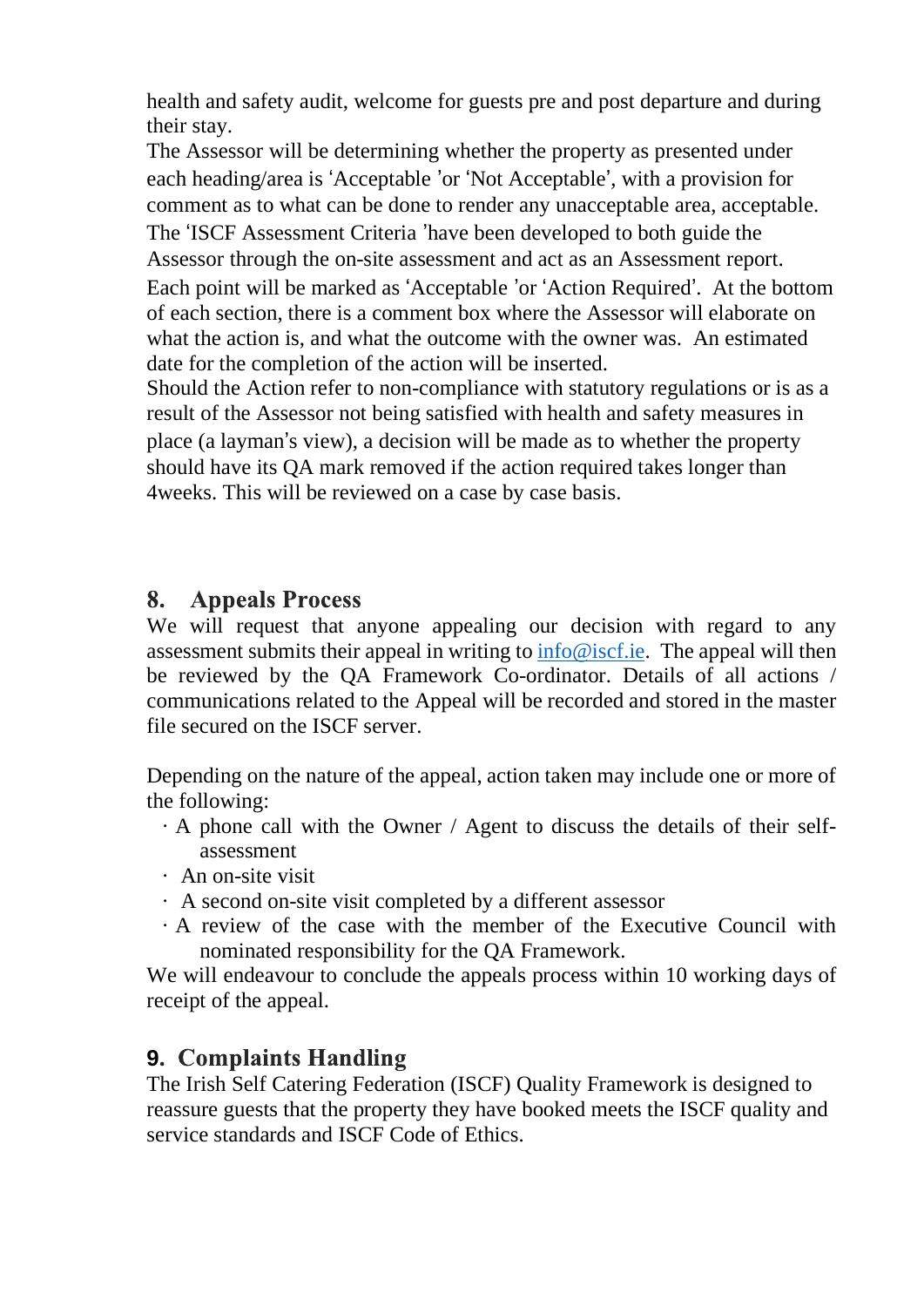Should a complaint be received by the ISCF regarding a member property, the ISCF will always acknowledge receipt of the complaint but will in all cases seek to have the resolution made between the owner and the customer. The ISCF will consider the following when dealing with the matter:

- · Complaints relating to breach of the quality / standards within member properties who are part of ISCF Quality Assurance scheme
- · Complaints within member properties which are not related to standards e.g. commercial aspects, if such complaints refer to issues where the owner has not abided by the ISCF Code of Ethics.

All complaints must be sent in writing to the ISCF after all efforts to resolve the matter have been made with owner/manager in the first instance. It is to be noted that the ISCF will fully support complaints that relate to quality of product and service provided by a member under the ISCF Quality Assurance Framework.

Where a complaint received relates to commercial aspects of the agreement between the property and the customer (complainant), the role of the ISCF shall be limited to informing the ISCF member property that a complaint has been received and that efforts to resolve the issue are expected.

Each ISCF member should ensure that their Terms and Conditions document clearly sets out their complaint handling process. This should state that the booking is a contractual agreement between the property and the guest, and that all efforts to resolve issues will be addressed between the two parties. The nature of each complaint will vary, so each one will be assessed individually as to how it is best handled.

Written records will be maintained by ISCF in line with their data retention policies.

# **Complaint Handling Process**

- 1. A written complaint is received by ISCF from a customer of a member property, who is part of the QA Framework
- 2. ISCF communicates by phone in the first instance with the member to understand the nature of the complaint and how it has been handled by the member so far and seek copies of correspondence between the owner and the customer, if any.
- 3. If complaint has not been dealt with by the owner/manager, the ISCF requests them to acknowledge and resolve the complaint directly with the customer.
- 4. ISCF will respond to the customer to acknowledge receipt of the complaint, at the same time copying in the owner (templates provided).
- 5. If the complaint refers to a serious breach of the Code of Ethics, quality and standards the ISCF will arrange an Assessor's visit to the member to seek a resolution.